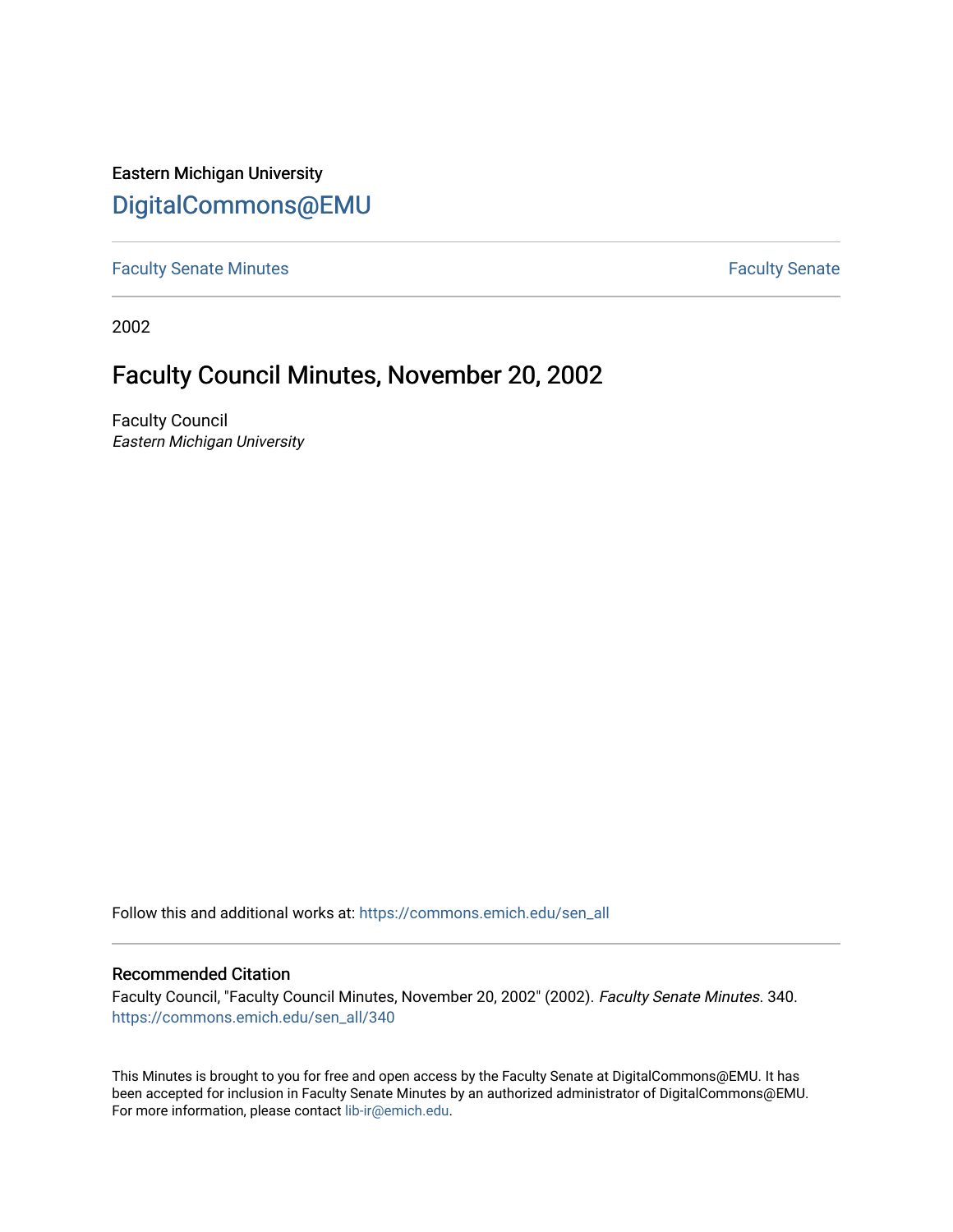

Faculty Council Minutes November 20, 2002 Recorder: E. Broughton

I. The meeting was called to order at 3:02 p.m.

II. The Minutes of November 6, 2002, were approved.

Ill. **GUEST:** President Sam Kirkpatrick. He commented on the many activities that faculty are involved in, specifically General Education Reform, Graduate/Undergraduate Certificate Program, and Strategic Planning. **(A)** President Kirkpatrick described his philosophy for linking planning to operating the institution: (1) more authority to Vice Presidents and Deans (decentralization); (2) linking budget to planning; (3) new Human Resources approach, related to hiring and training staff; broadbanding; (4) emphasized more local decision-making; (5) managing information and data systems; hired a professional for Institutional Research; (6) raised the quality bar: program review, personal and professional development; (7) leadership, vision, and planning: reviewing institutional policy; (8) professional development; (9) compliance program: accreditation and other policies; (10) Communication Information Technology: Banner implementation and computer replacement plan (3 year cycle); (11) visibility and marketing: Strategic Plan, student recruitment, new publications, alumni building; (12) hosting: Metropolitan University Association at EMU; (13) public engagement: link with schools, communities, and businesses; examining external stakeholders in a number of communities; (14) Campus Life: needs to be revitalized; (15) learning initiatives: Honors Program enhancement to attract stronger students; increase scholarships; (16) improve technology in classrooms; (17) Transfer Center; (18) Program Advisor Centers: alumni and placement; (19) focus on commuter students; (20) athletic education components; (21) diversity initiatives: a plan is in place; (22) new scholarships: access. **(B)** Resources: (1) cost-effective strategies; (2) strategic initiatives; (3) grow enrollment; (4) cost savings (energy); (5) external research proposal; (6) restructured the Foundation Development Office; (7) campus master plan. (C) Budget Priorities: (1) tied to strategic initiatives; (2) to honor contracts; (3) put money on quality; (4) access is high and enrollment high; (5) increased institutional federal aid by 33%; (6) need places to enhance our enrollments and use increased funds from enrollments for capital funds; (7) the State still has budget problems; revenues will continue to decline; contingency plans are in place and EMU is hoping that this is enough; (8) an investment commission was formed: more involvement with business community; recruited independent group and they developed a report in comparison for students; asked to have a summit conference with new Governor regarding this report. After the President's comments, the faculty asked several questions related to decentralization, Banner system, faculty development, labor-management issues, and